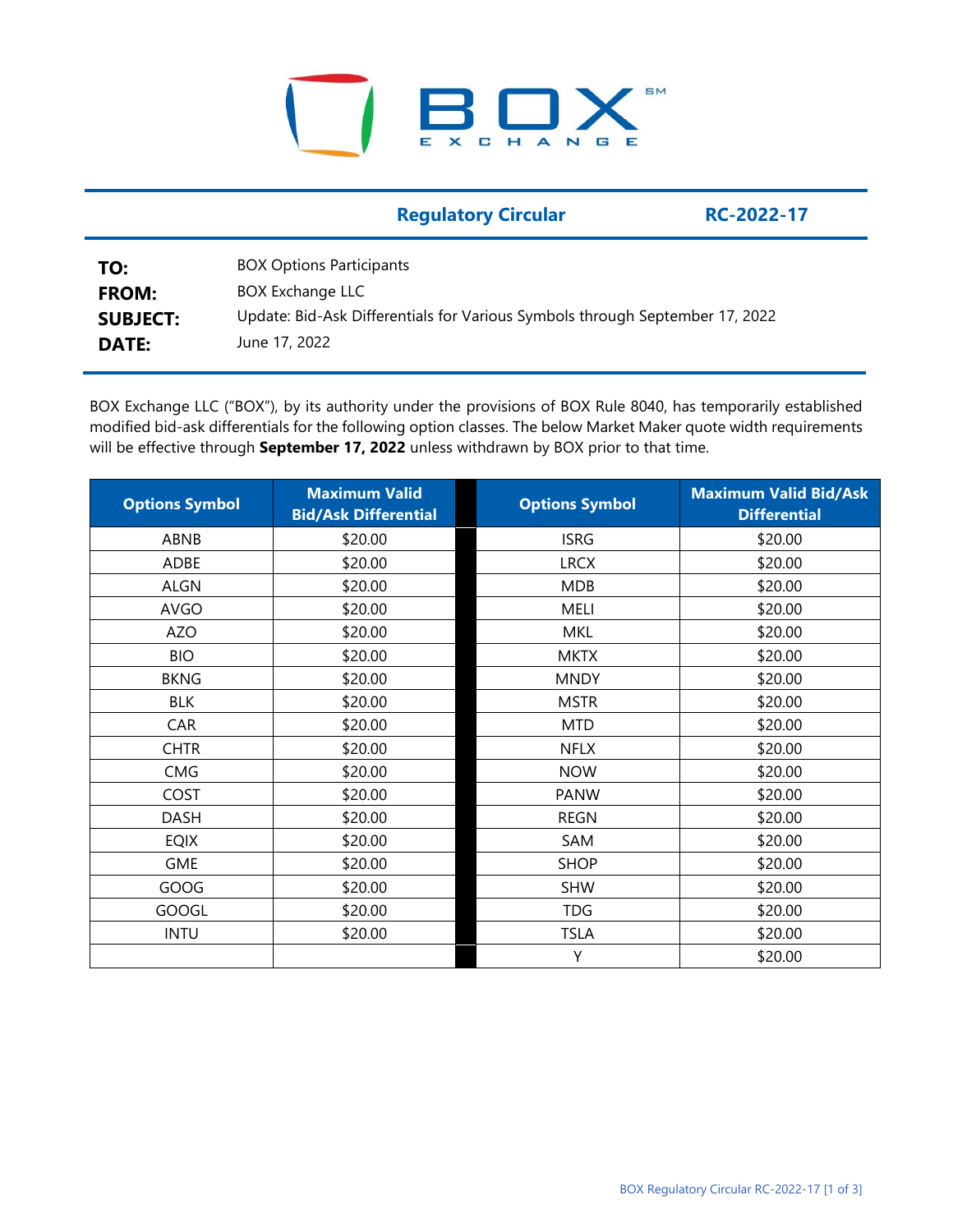| <b>Options Symbol</b> | <b>Maximum Valid</b><br><b>Bid/Ask Differential</b> | <b>Options Symbol</b> | <b>Maximum Valid Bid/Ask</b><br><b>Differential</b> |
|-----------------------|-----------------------------------------------------|-----------------------|-----------------------------------------------------|
| ABMD                  | \$10.00                                             | <b>MCO</b>            | \$10.00                                             |
| <b>ADSK</b>           | \$10.00                                             | <b>MDY</b>            | \$10.00                                             |
| AGCO                  | \$10.00                                             | <b>MED</b>            | \$10.00                                             |
| AMED                  | \$10.00                                             | <b>MPWR</b>           | \$10.00                                             |
| AMZN                  | \$10.00                                             | <b>MRNA</b>           | \$10.00                                             |
| <b>ANET</b>           | \$10.00                                             | <b>MRTX</b>           | \$10.00                                             |
| ANSS                  | \$10.00                                             | <b>MSCI</b>           | \$10.00                                             |
| <b>ANTM</b>           | \$10.00                                             | <b>MTN</b>            | \$10.00                                             |
| <b>APD</b>            | \$10.00                                             | <b>NOC</b>            | \$10.00                                             |
| <b>ARCH</b>           | \$10.00                                             | <b>NTLA</b>           | \$10.00                                             |
| <b>ASML</b>           | \$10.00                                             | <b>NVAX</b>           | \$10.00                                             |
| BA                    | \$10.00                                             | <b>NVCR</b>           | \$10.00                                             |
| <b>BABA</b>           | \$10.00                                             | <b>NVDA</b>           | \$10.00                                             |
| <b>BAP</b>            | \$10.00                                             | OIH                   | \$10.00                                             |
| <b>BB</b>             | \$10.00                                             | <b>OKTA</b>           | \$10.00                                             |
| <b>BBBY</b>           | \$10.00                                             | OLED                  | \$10.00                                             |
| <b>BGNE</b>           | \$10.00                                             | <b>ORLY</b>           | \$10.00                                             |
| <b>BIIB</b>           | \$10.00                                             | <b>PAYC</b>           | \$10.00                                             |
| <b>BILL</b>           | \$10.00                                             | PH                    | \$10.00                                             |
| <b>BNTX</b>           | \$10.00                                             | <b>PODD</b>           | \$10.00                                             |
| CACC                  | \$10.00                                             | POOL                  | \$10.00                                             |
| <b>CACI</b>           | \$10.00                                             | <b>PXD</b>            | \$10.00                                             |
| <b>CHE</b>            | \$10.00                                             | QDEL                  | \$10.00                                             |
| <b>CHK</b>            | \$10.00                                             | QS                    | \$10.00                                             |
| <b>COIN</b>           | \$10.00                                             | <b>RETA</b>           | \$10.00                                             |
| COO                   | \$10.00                                             | <b>RH</b>             | \$10.00                                             |
| <b>COUP</b>           | \$10.00                                             | <b>RKT</b>            | \$10.00                                             |
| <b>CRL</b>            | \$10.00                                             | <b>RNG</b>            | \$10.00                                             |
| <b>CTAS</b>           | \$10.00                                             | <b>ROKU</b>           | \$10.00                                             |
| <b>CVNA</b>           | \$10.00                                             | <b>ROP</b>            | \$10.00                                             |
| <b>DDS</b>            | \$10.00                                             | SBAC                  | \$10.00                                             |
| <b>DECK</b>           | \$10.00                                             | <b>SEDG</b>           | \$10.00                                             |
| DOCU                  | \$10.00                                             | SGEN                  | \$10.00                                             |
| <b>DPZ</b>            | \$10.00                                             | SI                    | \$10.00                                             |
| <b>DWAC</b>           | \$10.00                                             | <b>SIVB</b>           | \$10.00                                             |
| <b>DXCM</b>           | \$10.00                                             | SNOW                  | \$10.00                                             |
| EFX                   | \$10.00                                             | <b>SNPS</b>           | \$10.00                                             |
| EL.                   | \$10.00                                             | SOXX                  | \$10.00                                             |
| <b>ENPH</b>           | \$10.00                                             | SPGI                  | \$10.00                                             |
| EPAM                  | \$10.00                                             | SPOT                  | \$10.00                                             |
| <b>FDS</b>            | \$10.00                                             | <b>TEAM</b>           | \$10.00                                             |
| <b>FICO</b>           | \$10.00                                             | <b>TECH</b>           | \$10.00                                             |
| <b>FLT</b>            | \$10.00                                             | <b>TFX</b>            | \$10.00                                             |
| <b>FTNT</b>           | \$10.00                                             | <b>TMO</b>            | \$10.00                                             |
| <b>FUTU</b>           | \$10.00                                             | <b>TREE</b>           | \$10.00                                             |